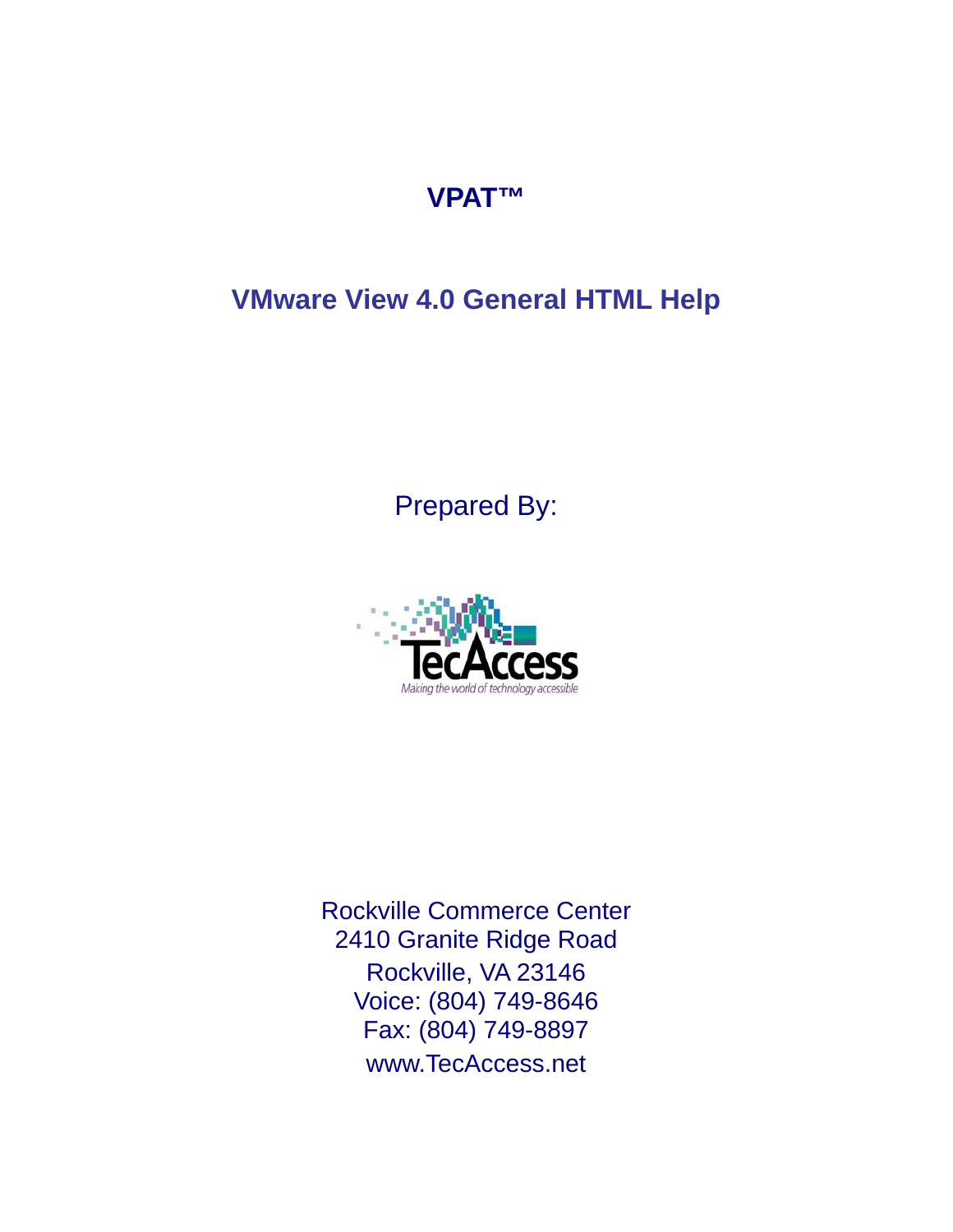## **VPAT™**

**Product: VMware View 4.0** General HTML Help **Components covered**: Online help **Contact for more information:** http://www.VMware.com **Date:** December 18, 2009

| <b>Summary of Voluntary Product Accessibility Template</b>         |                                      |                                                                                                           |  |  |
|--------------------------------------------------------------------|--------------------------------------|-----------------------------------------------------------------------------------------------------------|--|--|
| <b>Criteria</b>                                                    | <b>Supporting</b><br><b>Features</b> | <b>Remarks and Explanations</b>                                                                           |  |  |
| Section 1194.21 Software Applications<br>and Operating Systems     | Not applicable                       | This is applicable to the online help<br>documentation. Please reference the<br>attached 1194.21 section  |  |  |
| Section 1194.22 Web-based Internet<br>Information and Applications | Supports with<br>exceptions          | This is applicable to the online help<br>documentation. Please reference the<br>attached 1194.22 section. |  |  |
| Section 1194.23 Telecommunications<br>Products                     | Not<br>Applicable                    |                                                                                                           |  |  |
| Section 1194.24 Video and Multimedia<br>Products                   | <b>Not</b><br>Applicable             |                                                                                                           |  |  |
| Section 1194.25 Self-contained, Closed<br>Products                 | Not<br>Applicable                    |                                                                                                           |  |  |
| Section 1194.26 Desktop and Portable<br>Computers                  | <b>Not</b><br>Applicable             |                                                                                                           |  |  |
| Section 1194.31 Functional<br>Performance Criteria                 | Supports with<br><b>Exceptions</b>   | Please reference the included 1194.21,<br>1194.22 and 1194.31 sections.                                   |  |  |
| Section 1194.41 Information,<br>Documentation and Support          | <b>Supports</b>                      | Please reference the included 1194.41<br>section                                                          |  |  |

F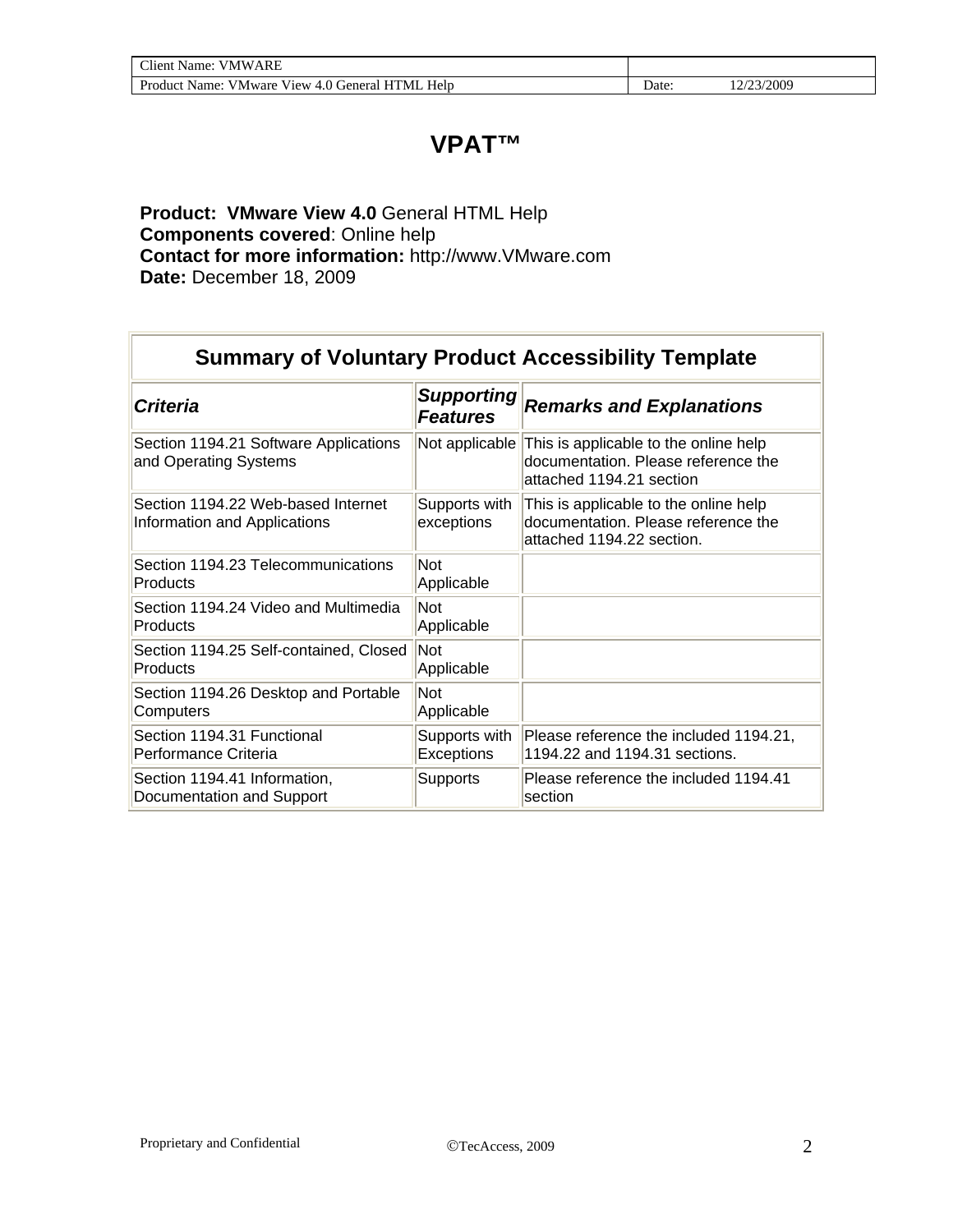| <b>Client Name: VMWARE</b>                      |      |            |  |
|-------------------------------------------------|------|------------|--|
| Product Name: VMware View 4.0 General HTML Help | Jate | 12/23/2009 |  |

#### **Explanation of Supporting Features (second column on VPAT)**

| <b>Supports</b>                                                     | Use this language when you<br>determine the product fully<br>meets the letter and intent of the<br>Criteria.                                                                                                                                                                                                                                                |
|---------------------------------------------------------------------|-------------------------------------------------------------------------------------------------------------------------------------------------------------------------------------------------------------------------------------------------------------------------------------------------------------------------------------------------------------|
| <b>Supports with Exceptions</b>                                     | Use this language when you<br>determine the product does not<br>fully meet the letter and intent of<br>the Criteria, but provides some<br>level of access relative to the<br>Criteria.                                                                                                                                                                      |
| <b>Supports through Equivalent Facilitation</b>                     | Use this language when you<br>have identified an alternate way<br>to meet the intent of the Criteria<br>or when the product does not<br>fully meet the intent of the<br>Criteria.                                                                                                                                                                           |
| Supports when combined with Compatible AT                           | Use this language when you<br>determine the product fully<br>meets the letter and intent of the<br>Criteria when used in<br>combination with Compatible AT.<br>For example, many software<br>programs can provide speech<br>output when combined with a<br>compatible screen reader<br>(commonly used assistive<br>technology for people who are<br>blind). |
| <b>Does not Support</b>                                             | Use this language when you<br>determine the product does not<br>meet the letter or intent of the<br>Criteria.                                                                                                                                                                                                                                               |
| <b>Not Applicable</b>                                               | Use this language when you<br>determine that the Criteria do not<br>apply to the specific product.                                                                                                                                                                                                                                                          |
| Not Applicable -<br><b>Fundamental Alteration Exception Applies</b> | Use this language when you<br>determine a Fundamental<br>Alteration of the product would<br>be required to meet the Criteria<br>(see the access board standards<br>for the definition of "fundamental<br>alteration").                                                                                                                                      |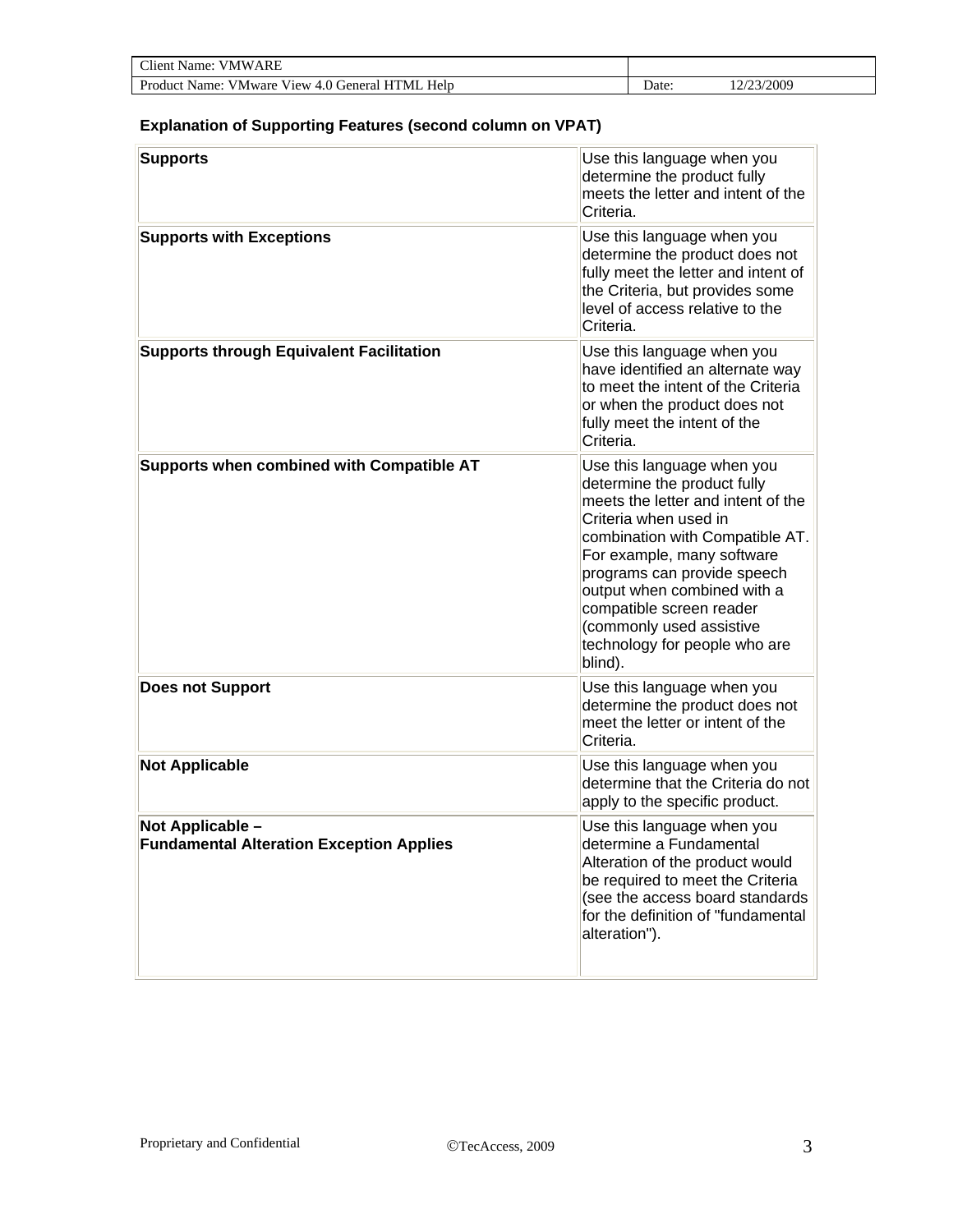| 1194.21 Software Applications and Operating Systems                                                                                                                                                                                                                                                                                                                                                                                                                                                                                                                                         |                                              |                                                                                                                                                                                                                                                                                                                                                                      |  |
|---------------------------------------------------------------------------------------------------------------------------------------------------------------------------------------------------------------------------------------------------------------------------------------------------------------------------------------------------------------------------------------------------------------------------------------------------------------------------------------------------------------------------------------------------------------------------------------------|----------------------------------------------|----------------------------------------------------------------------------------------------------------------------------------------------------------------------------------------------------------------------------------------------------------------------------------------------------------------------------------------------------------------------|--|
| <b>Criteria</b>                                                                                                                                                                                                                                                                                                                                                                                                                                                                                                                                                                             | <b>Supporting</b><br><b>Features</b>         | <b>Remarks and explanations</b>                                                                                                                                                                                                                                                                                                                                      |  |
| (a) When software is designed to run on a<br>system that has a keyboard, product<br>functions shall be executable from a<br>keyboard where the function itself or the<br>result of performing a function can be<br>discerned textually.                                                                                                                                                                                                                                                                                                                                                     | <b>Supports</b><br>with<br><b>Exceptions</b> | Application is partially keyboard<br>accessible.<br>For example, there are tabs on the<br>screen which are not keyboard<br>accessible such as the Search tab. It<br>is not possible to move to his tab with<br>the keyboard from the "Contents",<br>"Index", or "Favorite" tabs. The tabs<br>are controlled by JavaScript and are<br>only accessible with the mouse. |  |
| (b) Applications shall not disrupt or disable<br>activated features of other products that<br>are identified as accessibility features,<br>where those features are developed and<br>documented according to industry<br>standards. Applications also shall not<br>disrupt or disable activated features of any<br>operating system that are identified as<br>accessibility features where the application<br>programming interface for those<br>accessibility features has been<br>documented by the manufacturer of the<br>operating system and is available to the<br>product developer. | <b>Supports</b><br>with<br><b>Exceptions</b> | The Web based GUI does honor or<br>extend all Windows high contrast<br>settings but does not allow large font<br>settings set as accessibility options in<br>Windows.<br>However, Web browsers are able to<br>increase the size of the text.                                                                                                                         |  |
| (c) A well-defined on-screen indication of<br>the current focus shall be provided that<br>moves among interactive interface<br>elements as the input focus changes. The<br>focus shall be programmatically exposed<br>so that Assistive Technology can track<br>focus and focus changes.                                                                                                                                                                                                                                                                                                    | <b>Supports</b>                              | The Web based GUI does provide<br>accurate indicators of focus on the<br>current Screen.                                                                                                                                                                                                                                                                             |  |
| (d) Sufficient information about a user<br>interface element including the identity,<br>operation and state of the element shall be<br>available to Assistive Technology. When<br>an image represents a program element,<br>the information conveyed by the image<br>must also be available in text.                                                                                                                                                                                                                                                                                        | <b>Supports</b><br>with<br><b>Exceptions</b> | The Web based GUI does not always<br>present accurate information to the<br>user of Assistive Technology.                                                                                                                                                                                                                                                            |  |
| (e) When bitmap images are used to<br>identify controls, status indicators, or other<br>programmatic elements, the meaning<br>assigned to those images shall be<br>consistent throughout an application's<br>performance.                                                                                                                                                                                                                                                                                                                                                                   | <b>Supports</b>                              | Bitmap images are used in a<br>consistent manner.                                                                                                                                                                                                                                                                                                                    |  |

 $\overline{\phantom{0}}$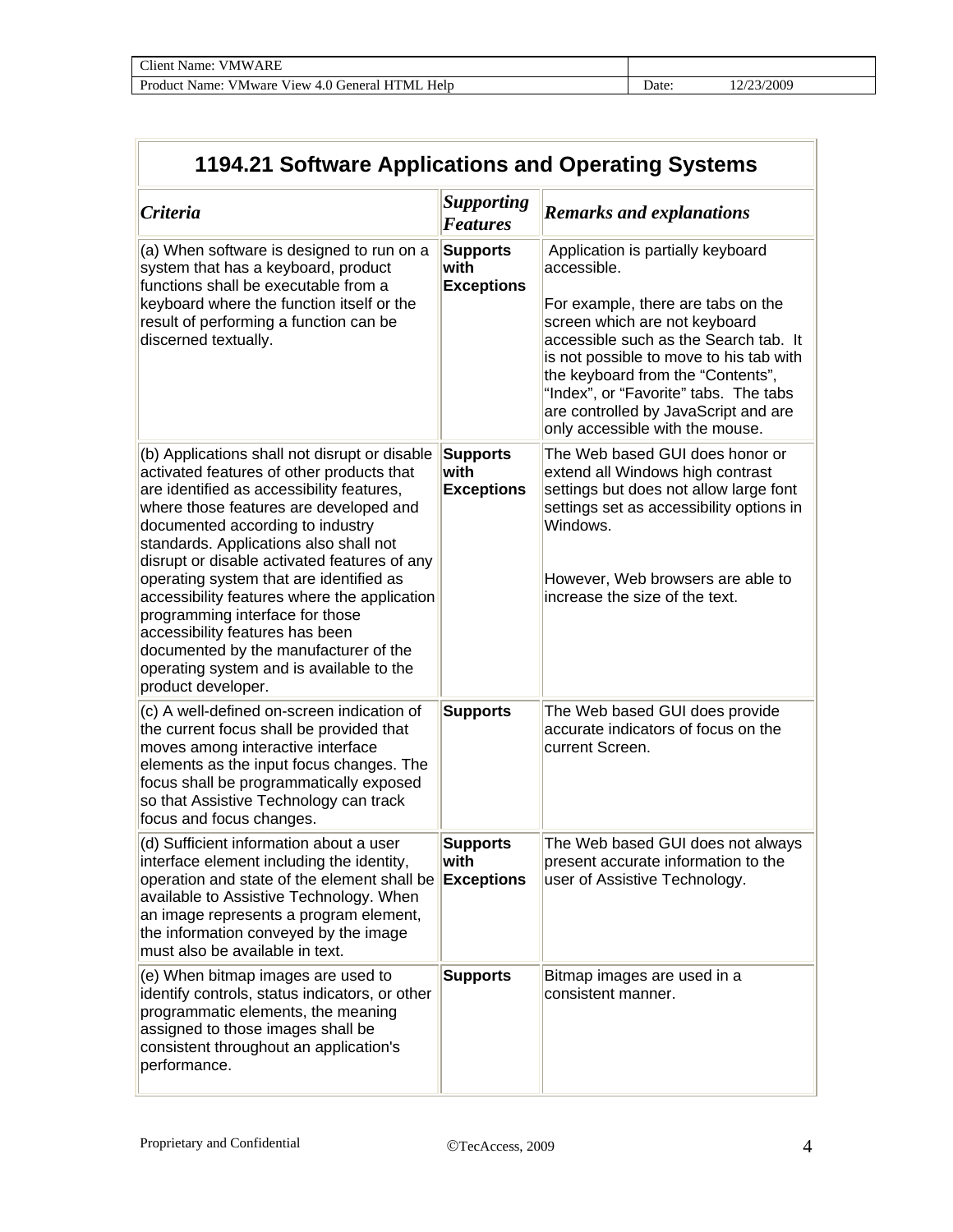| Client<br>ARF<br>Name:<br>VNW<br>the contract of the contract of the contract of the contract of the contract of |      |      |
|------------------------------------------------------------------------------------------------------------------|------|------|
| Product<br>Help<br>"ML<br>Name:<br>V Mware<br>Cieneral<br>$V1$ ew $\cdot$<br>г. с                                | Jate | 200c |

| (f) Textual information shall be provided<br>through operating system functions for<br>displaying text. The minimum information<br>that shall be made available is text<br>content, text input caret location, and text<br>attributes.                        | <b>Supports</b><br>with<br><b>Exceptions</b> | See 1194.22(a) for details                                                                                                                                                                                                                                                                                                                           |
|---------------------------------------------------------------------------------------------------------------------------------------------------------------------------------------------------------------------------------------------------------------|----------------------------------------------|------------------------------------------------------------------------------------------------------------------------------------------------------------------------------------------------------------------------------------------------------------------------------------------------------------------------------------------------------|
| (g) Applications shall not override user<br>selected contrast and color selections and<br>other individual display attributes.                                                                                                                                | <b>Supports</b><br>with<br><b>Exceptions</b> | The Web based GUI does honor or<br>extend all Windows high contrast<br>settings but does not allow large font<br>settings. See 1194.21(b)<br>However, Web browsers are able to<br>increase the size of the text.                                                                                                                                     |
| (h) When animation is displayed, the<br>information shall be displayable in at least<br>one non-animated presentation mode at<br>the option of the user.                                                                                                      | <b>Not</b><br><b>Applicable</b>              | There is no animation in the<br>application                                                                                                                                                                                                                                                                                                          |
| (i) Color coding shall not be used as the<br>only means of conveying information,<br>indicating an action, prompting a<br>response, or distinguishing a visual<br>element.                                                                                    | <b>Supports</b>                              | This product does not use color coding<br>as the only means to convey<br>information, indicating an action,<br>prompting responses or distinguishing<br>visual elements.                                                                                                                                                                             |
| (j) When a product permits a user to adjust<br>color and contrast settings, a variety of<br>color selections capable of producing a<br>range of contrast levels shall be provided.                                                                            | <b>Not</b><br><b>Applicable</b>              | The Web Based client does not permit<br>a user to adjust color or contrast<br>selections through the product itself.<br>The product inherits some settings<br>from Microsoft Windows which<br>provides a range of contrast levels for<br>applications that allow a user to adjust<br>color and contrast settings see<br>1194.21(g)                   |
| (k) Software shall not use flashing or<br>blinking text, objects, or other elements<br>having a flash or blink frequency greater<br>than 2 Hz and lower than 55 Hz.                                                                                           | <b>Supports</b>                              | No flashing or blinking text is used in<br>this product.                                                                                                                                                                                                                                                                                             |
| (I) When electronic forms are used, the<br>form shall allow people using Assistive<br>Technology to access the information, field<br>elements, and functionality required for<br>completion and submission of the form,<br>including all directions and cues. | <b>Supports</b><br>with<br><b>Exceptions</b> | When using the Web based GUI not<br>all form fields are accessible to<br>Assistive Technology(AT) For example<br>under the Search Tab the search field<br>is not labeled so the user can tell what<br>should be entered. The user can<br>identify it as a form field but the label<br>does not exist to tell the user what to<br>enter in the field. |

 $\overline{\mathsf{I}}$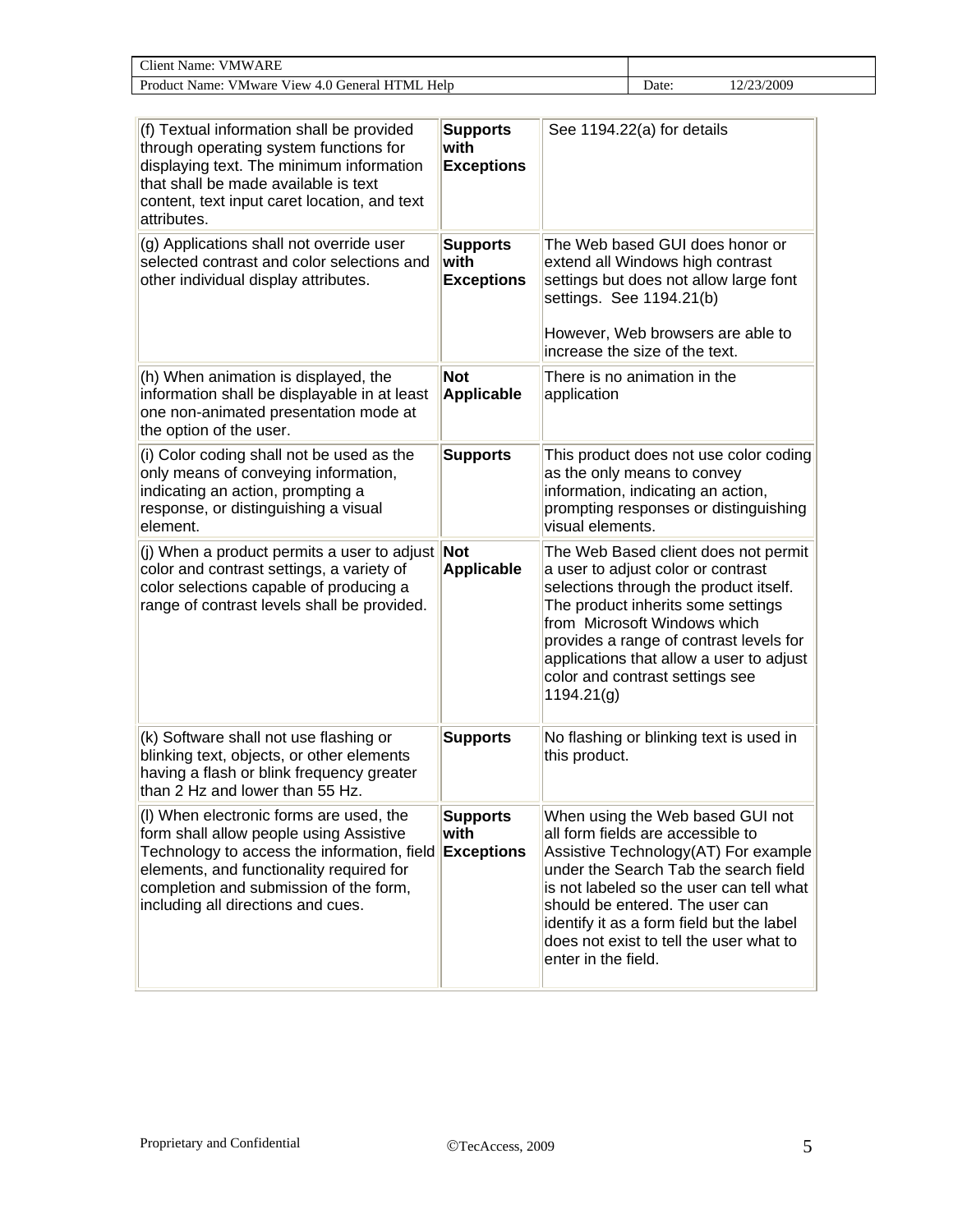| <b>Client Name: VMWARE</b>                         |      |           |
|----------------------------------------------------|------|-----------|
| Product Name: VMware View 4.0 General HTML<br>Help | Date | 2/23/2009 |

## **1194.22 Web-based Internet information and applications**

| <b>Criteria</b>                                                                                                                                                                                                                                                                                                    | <b>Supporting</b><br><b>Features</b>      | <b>Remarks and</b><br>explanations                                                                                |
|--------------------------------------------------------------------------------------------------------------------------------------------------------------------------------------------------------------------------------------------------------------------------------------------------------------------|-------------------------------------------|-------------------------------------------------------------------------------------------------------------------|
| (a) A text equivalent for every non-text element<br>shall be provided (e.g., via "alt", "longdesc", or<br>in element content).                                                                                                                                                                                     | Supports with<br><b>Exceptions</b>        | All Images do not have<br>Alt attributes.                                                                         |
| (b) Equivalent alternatives for any multimedia<br>presentation shall be synchronized with the<br>presentation.                                                                                                                                                                                                     | Not applicable                            | There is no multimedia.                                                                                           |
| (c) Web pages shall be designed so that all<br>information conveyed with color is also<br>available without color, for example from<br>context or markup.                                                                                                                                                          | <b>Supports</b>                           | Color is not used as a<br>sole means of<br>conveying information.                                                 |
| (d) Documents shall be organized so they are<br>readable without requiring an associated style<br>sheet.                                                                                                                                                                                                           | <b>Supports with</b><br><b>Exceptions</b> | The help pages can be<br>partially read with style<br>sheets disabled.<br>Headings and lists have<br>HTML markup. |
| (e) Redundant text links shall be provided for<br>each active region of a server-side image map.                                                                                                                                                                                                                   | Not applicable                            | Server-side image<br>maps are not used.                                                                           |
| (f) Client-side image maps shall be provided<br>instead of server-side image maps except<br>where the regions cannot be defined with an<br>available geometric shape.                                                                                                                                              | Not applicable                            | Client-side image maps<br>are not used.                                                                           |
| (g) Row and column headers shall be identified Does Not Support<br>for data tables.                                                                                                                                                                                                                                |                                           | Row and column<br>headers are not<br>identified for data tables                                                   |
| (h) Markup shall be used to associate data<br>cells and header cells for data tables that have<br>two or more logical levels of row or column<br>headers.                                                                                                                                                          | Not applicable                            | Data tables do not have<br>multilevel columns or<br>rows.                                                         |
| (i) Frames shall be titled with text that<br>facilitates frame identification and navigation                                                                                                                                                                                                                       | <b>Does Not Support</b>                   | Frames are used<br>without meaningful<br>titles.                                                                  |
| (j) Pages shall be designed to avoid causing<br>the screen to flicker with a frequency greater<br>than 2 Hz and lower than 55 Hz.                                                                                                                                                                                  | <b>Supports</b>                           | Pages do not flash or<br>blink.                                                                                   |
| (k) A text-only page, with equivalent<br>information or functionality, shall be provided to<br>make a web site comply with the provisions of<br>this part, when compliance cannot be<br>accomplished in any other way. The content of<br>the text-only page shall be updated whenever<br>the primary page changes. | Not applicable                            | No text only page is<br>provided to the user.                                                                     |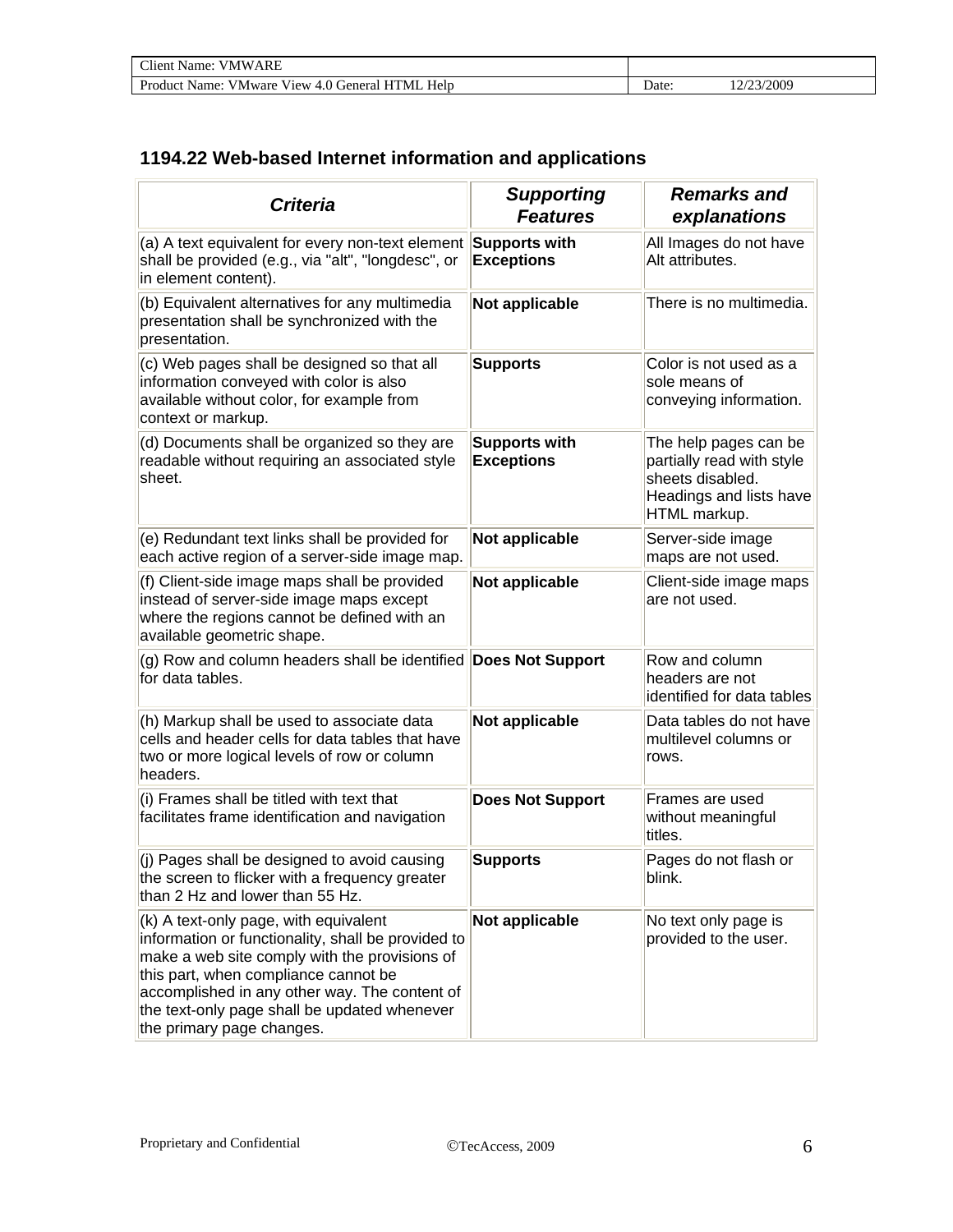| Client<br>VMWARE<br>Name:                                  |       |        |
|------------------------------------------------------------|-------|--------|
| Help<br>Product Name:<br>View 4.0 General HTML.<br>V Mware | Date: | :/2009 |

| (I) When pages utilize scripting languages to<br>display content, or to create interface<br>elements, the information provided by the<br>script shall be identified with functional text that<br>can be read by Assistive Technology.                                                     | <b>Supports with</b><br><b>Exceptions</b> | Not all Interfaces are<br>keyboard accessible.<br>For example, there are<br>tabs on the screen<br>which are not keyboard<br>accessible such as the<br>Search tab. It is not<br>possible to move to his<br>tab with the keyboard<br>from the "Contents",<br>"Index", or "Favorite"<br>tabs. The tabs are<br>controlled by JavaScript<br>and are only accessible<br>with the mouse. |
|-------------------------------------------------------------------------------------------------------------------------------------------------------------------------------------------------------------------------------------------------------------------------------------------|-------------------------------------------|-----------------------------------------------------------------------------------------------------------------------------------------------------------------------------------------------------------------------------------------------------------------------------------------------------------------------------------------------------------------------------------|
| (m) When a web page requires that an applet,<br>plug-in or other application be present on the<br>client system to interpret page content, the<br>page must provide a link to a plug-in or applet<br>that complies with §1194.21(a) through (I).                                          | Not applicable                            | Plug-ins are not used.                                                                                                                                                                                                                                                                                                                                                            |
| (n) When electronic forms are designed to be<br>completed on-line, the form shall allow people<br>using Assistive Technology to access the<br>information, field elements, and functionality<br>required for completion and submission of the<br>form, including all directions and cues. | <b>Supports with</b><br><b>Exceptions</b> | When using the Web<br>based GUI not all form<br>fields are accessible to<br>Assistive<br>Technology(AT) For<br>example under the<br>Search Tab the search<br>field is not labeled so<br>the user can tell what<br>should be entered. The<br>user can identify it as a<br>form field but the label<br>does not exist to tell the<br>user what to enter in<br>the field.            |
| (o) A method shall be provided that permits<br>users to skip repetitive navigation links.                                                                                                                                                                                                 | <b>Does not Support</b>                   | There are navigation<br>tabs on the screen<br>presented to the user,<br>there is no skip<br>navigation link to take<br>the user to the main<br>content.                                                                                                                                                                                                                           |
| (p) When a timed response is required, the<br>user shall be alerted and given sufficient time<br>to indicate more time is required.                                                                                                                                                       | Not applicable                            | There are not timed<br>responses required.                                                                                                                                                                                                                                                                                                                                        |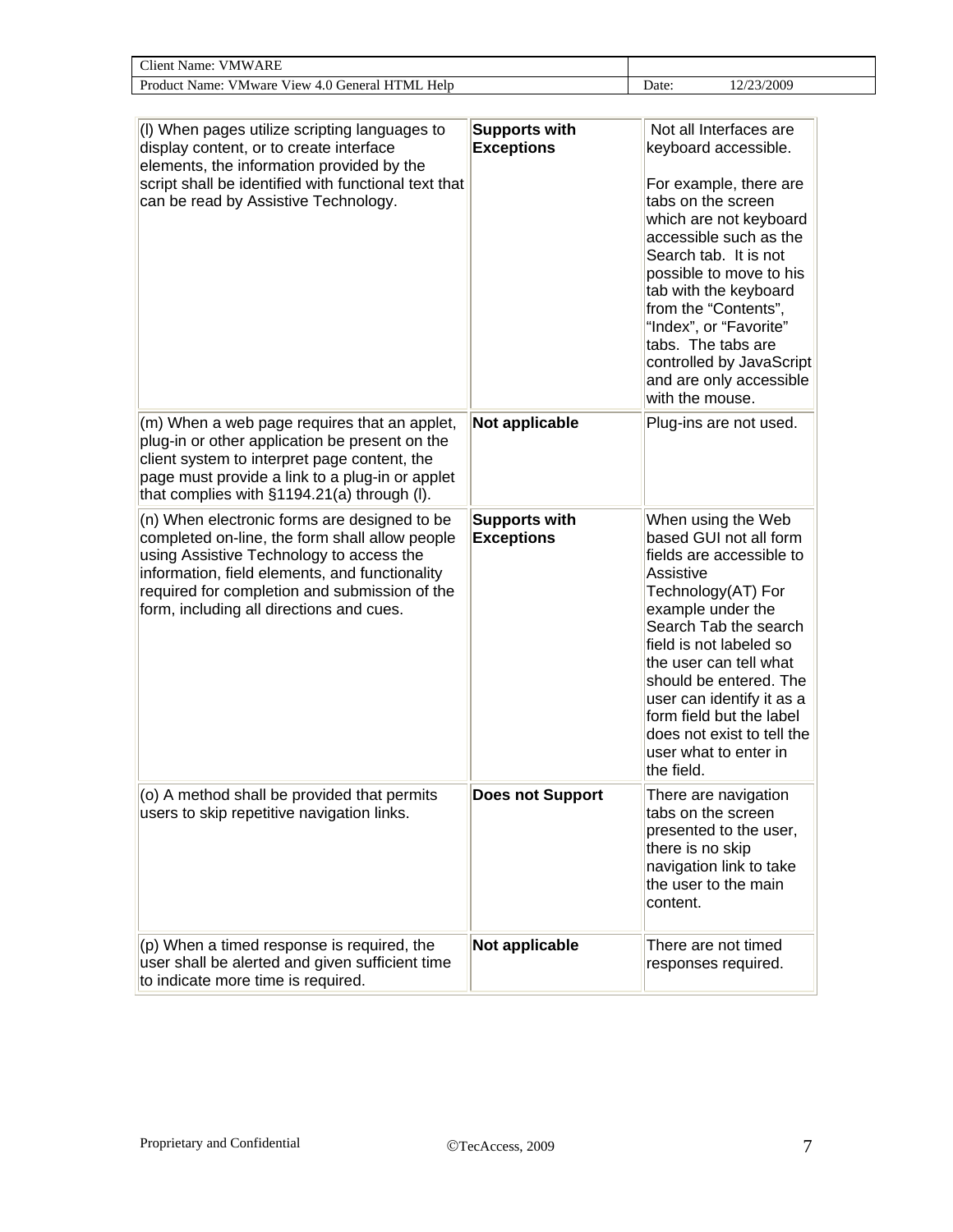| Client Name:<br><b>VMWARE</b>                          |       |           |
|--------------------------------------------------------|-------|-----------|
| Product Name: VMware View 4.0 General HTML I<br>. Help | ⊃ate∙ | 2/23/2009 |

## **1194.31 Functional performance criteria**

| <b>Criteria</b>                                                                                                                                                                                                                                                                                                                  | <b>Supporting Features</b>                 | <b>Remarks and</b><br>explanations                   |
|----------------------------------------------------------------------------------------------------------------------------------------------------------------------------------------------------------------------------------------------------------------------------------------------------------------------------------|--------------------------------------------|------------------------------------------------------|
| (a) At least one mode of operation and<br>information retrieval that does not require<br>user vision shall be provided, or support for<br>assistive technology used by people who<br>are blind or visually impaired shall be<br>provided.                                                                                        | Supports with Exceptions Reference 1194.22 |                                                      |
| (b) At least one mode of operation and<br>information retrieval that does not require<br>visual acuity greater than 20/70 shall be<br>provided in audio and enlarged print output<br>working together or independently, or<br>support for assistive technology used by<br>people who are visually impaired shall be<br>provided. | Supports with Exceptions Reference 1194.22 |                                                      |
| (c) At least one mode of operation and<br>information retrieval that does not require<br>user hearing shall be provided, or support<br>for assistive technology used by people<br>who are deaf or hard of hearing shall be<br>provided.                                                                                          | <b>Supports</b>                            | Hearing is not required<br>to access content.        |
| (d) Where audio information is important for $\left\  \text{Not applicable} \right\ $<br>the use of a product, at least one mode of<br>operation and information retrieval shall be<br>provided in an enhanced auditory fashion,<br>or support for assistive hearing devices<br>shall be provided.                               |                                            | Audio is not used.                                   |
| (e) At least one mode of operation and<br>information retrieval that does not require<br>user speech shall be provided, or support<br>for assistive technology used by people<br>with disabilities shall be provided.                                                                                                            | <b>Supports</b>                            | User speech is not<br>required to access<br>content. |
| (f) At least one mode of operation and<br>information retrieval that does not require<br>fine motor control or simultaneous actions<br>and that is operable with limited reach and<br>strength shall be provided.                                                                                                                | <b>Supports</b>                            | Interfaces are keyboard<br>accessible.               |